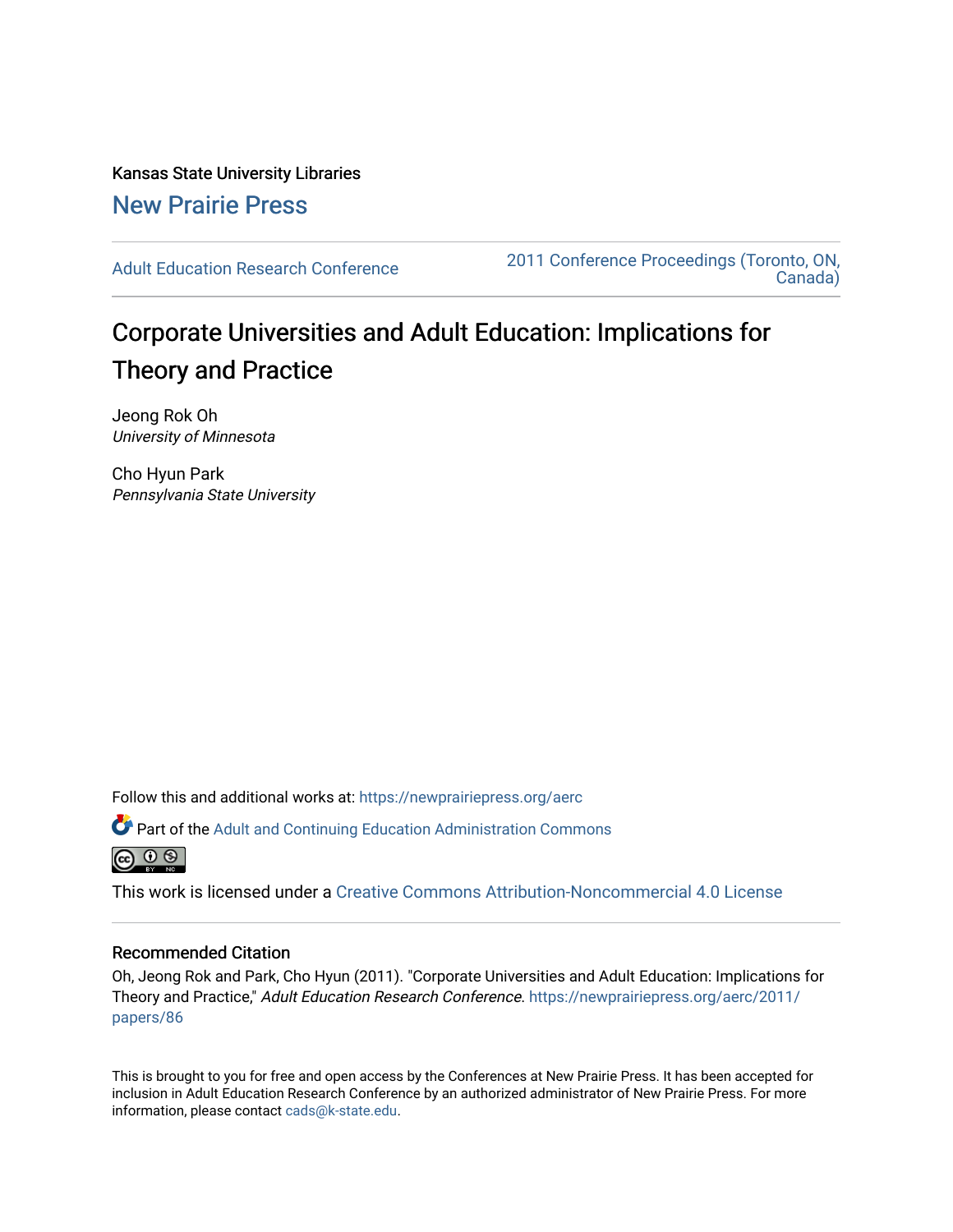# **Corporate Universities and Adult Education: Implications for Theory and Practice**

Jeong Rok Oh University of Minnesota

Cho Hyun Park Pennsylvania State University

Keywords: corporate universities, adult education, workplace learning, partnership/collaboration model

**Abstract**: The purpose of this paper is to explore characteristics of corporate universities (CUs) from the adult education (AdEd) perspective in order to identify implications for AdEd theory and practice. Through an integrative literature review of CUs, the differences among CUs, human resource development centers, and traditional universities are investigated. Considering the AdEd characteristics of CUs, such as individuals' learning and qualifications/certifications of higher education, the partnership/collaboration model of CU is suggested in terms of workplace learning, which is the overlapping field of HRD and AdEd. Ultimately, to promote participatory AdEd in the workplace, nations should play crucial roles in providing administrative and financial support to CUs.

#### **Introduction**

Corporate universities (CUs) are one of the progressive approaches organizations use in today's business world to train and educate their employees. Such universities are owned by corporations, and which are called CUs. CU movement has been spreading across North America, Europe, and Asia (Andersen & Lichtenberger, 2007; Gordon, 2009) often in collaboration with traditional universities (TUs) in many countries (Blass, 2005; Kim & Kim, 2002; Nixon & Helms, 2002). Many CU studies have been conducted focusing on organizational aspects as advanced in-house training facilities (Andresen & Lichtenberger, 2007) from the perspective of strategic human resource development (HRD). CUs also have characteristics overlapping with those of adult education (AdEd) institutions in the workplace, focusing on individual aspects such as employee learning needs. In particular, CU partnerships/collaborations with TUs (Ryan, 2007) in applied practice can be interpreted as a crucial attempt to combine HRD and AdEd characteristics for the development of CUs (Oh & Park, 2011). Therefore, it is crucial to analyze CU literature in order to apply the CU field to AdEd for new insights. The purposes of this paper are, (a) to explore characteristics of CUs from the AdEd perspective and (b) identify implications for AdEd theory and practice.

#### **Literature Review of Corporate Universities**

Historically, the concept of CU is rooted in the General Motors Institute (GMI), which was established in the 1920s to improve employee engineering and management skills (Morin & Renaud, 2004; Nixon & Helms, 2002). In the 1950s, GMI, the first CU, was followed by General Electric's Crotonville Management Development Institute (Tichy & Sherman, 1994) and the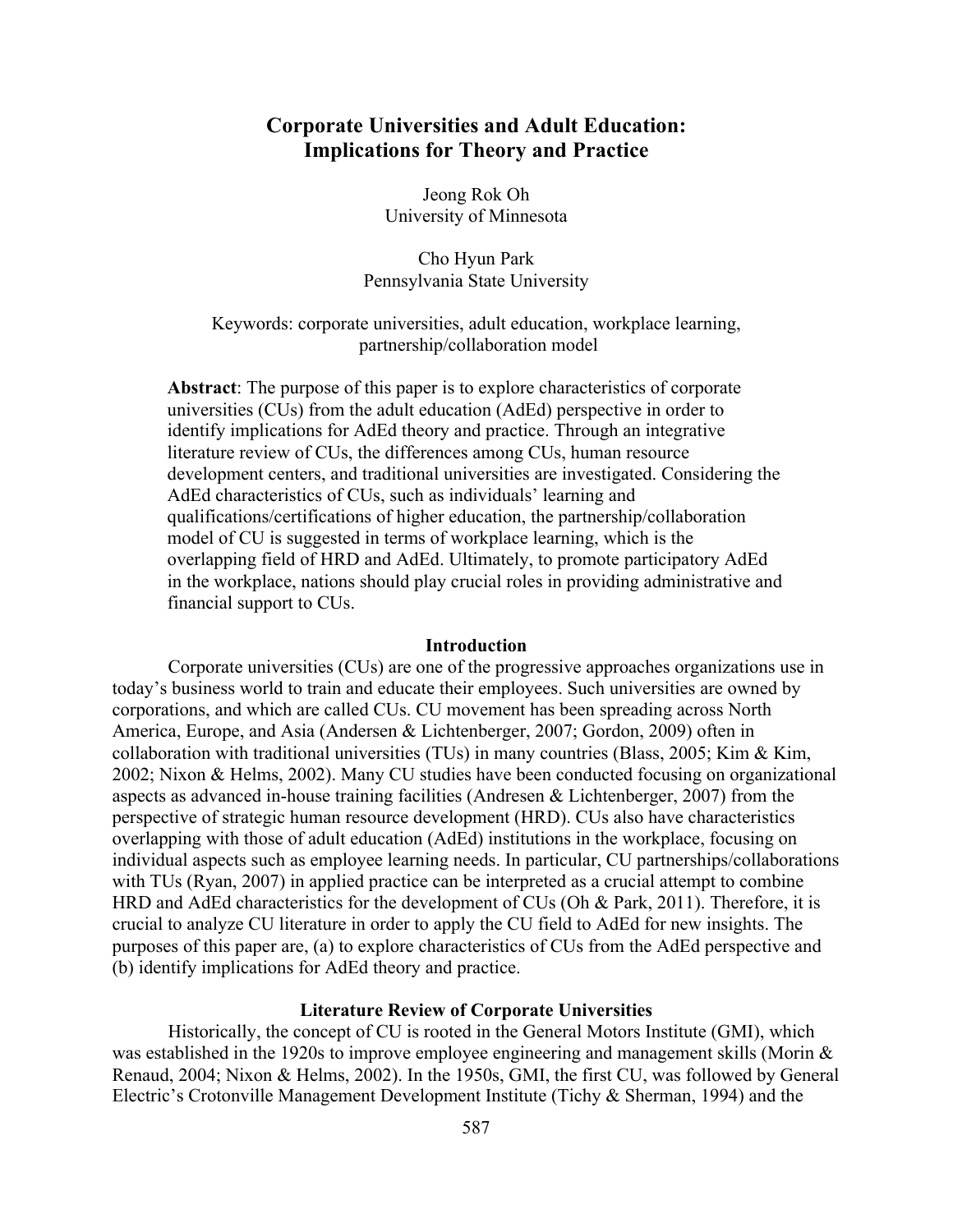Disney University (Solomon, 1989). Since the 1990s, CUs have begun to grow rapidly in North America, Europe, and Asia with various purposes, focuses, and forms depending on the organization (Holland & Pyman, 2006; Kim & Kim, 2002; Nixon & Helms, 2002; Rademakers, 2005; Tichy & Sherman, 1994), and many CUs have formed partnerships with TUs in order to make use of external expertise (Ryan, 2007). Because there are many variables affecting the characteristics of CU, the definition of CU also varies (Andersen & Lichtenberger, 2007; Blass, 2005; Morin & Renaud, 2004). Among various definitions of CU, Meister's (1998) definition that this paper embraces shows a comprehensive view of CU (Oh & Park, 2011):

Corporate universities are essentially the 'in-house' training facilities that have sprung up because of the frustration of business with the quality and content of post-secondary education on the one hand, and the need for life-long learning on the other. They have evolved at many organizations into strategic umbrellas for educating not only employees, but also secondary customers and suppliers. (Meister, 1998, p. 29)

While the basic role of CUs is to train and develop employees, it can be expanded to include organizational culture and change (Prince & Beaver, 2001); knowledge management (Blass, 2001); organizational learning (Morin & Renaud, 2004) and learning organization (Prince & Stewart, 2002); continuous learning of employees (El-Tannir, 2002); and lifelong learning (Fulmer & Gibbs, 1998; Gould, 2005). As described above, CU originated to overcome limitations of traditional HRD centers and have formed partnerships with TUs to access external expertise. The comparison among CUs, traditional HRD centers, and TUs is shown in Table 1 because it is critical to understand the difference among these three (Oh & Park, 2011). Table 1

| Categories         | <b>HRD</b> Centers                           | <b>Corporate Universities</b>                                                                                                                                                                                                                                                                                                         | Traditional                                                                                                  |
|--------------------|----------------------------------------------|---------------------------------------------------------------------------------------------------------------------------------------------------------------------------------------------------------------------------------------------------------------------------------------------------------------------------------------|--------------------------------------------------------------------------------------------------------------|
|                    |                                              |                                                                                                                                                                                                                                                                                                                                       | Universities                                                                                                 |
| Objective<br>(Aim) | To increase<br>individual job<br>performance | To increase individual and<br>organizational performance; to help<br>succession planning; to attract and<br>retain employees; to develop a<br>common culture across employees,<br>suppliers, and customer; to expand<br>the knowledge base of their<br>companies, adding to the<br>competitiveness, acting as catalyst<br>for change. | To provide liberal<br>and/or professional<br>education at a higher<br>level to the public                    |
| Outcome            | Job-specific<br>competencies                 | Raised horizons on what can be<br>achieved, conveys the ethics, values<br>& history of company.                                                                                                                                                                                                                                       | Qualification<br>(degrees, professional<br>qualifications) $\&$<br>research                                  |
| User               | Employees                                    | Employees, suppliers, customers                                                                                                                                                                                                                                                                                                       | Public who graduate<br>from secondary<br>education or who have<br>the same level of<br>education background. |
| Trainer            | Subject-matter                               | Internal management team and                                                                                                                                                                                                                                                                                                          | Experts who are                                                                                              |

*Comparison of Corporate Universities, HRD Centers, and Traditional Universities*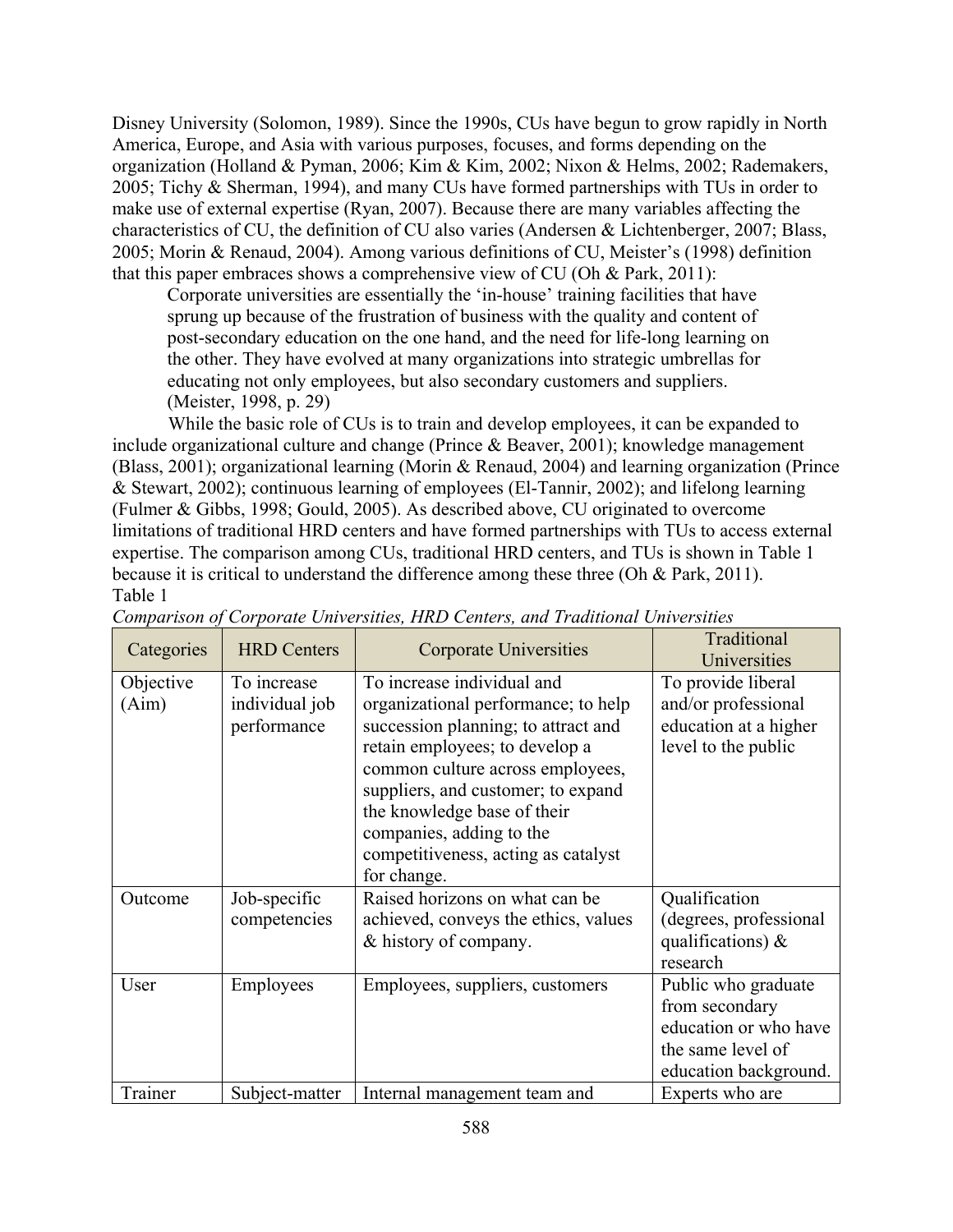|            | experts,<br>internal or | external experts. Partnerships with<br>traditional universities are very | appointed professors<br>of university. |
|------------|-------------------------|--------------------------------------------------------------------------|----------------------------------------|
|            | external                | common                                                                   |                                        |
| Ownership  | Human                   | CEO and management team                                                  | The State in terms of                  |
| & Control  | resource                |                                                                          | funding. Reports                       |
|            | department              |                                                                          | publicly and is                        |
|            |                         |                                                                          | accountable to state                   |
|            |                         |                                                                          | organizations.                         |
| Knowledge  | No publication          | Research shared with partner                                             | Published for public                   |
| generation |                         | organizations, in-house publication.                                     | consumption, peer                      |
|            |                         | Not publicly published.                                                  | reviewed.                              |
| Structure  | Decentralized;          | Centralized; activities are integrated                                   | Decentralized;                         |
|            | activities are          | into a global learning strategy.                                         | activities are                         |
|            | fragmented              |                                                                          | fragmented into                        |
|            | into categories         |                                                                          | categories of majors to                |
|            | of skills               |                                                                          | improve theoretical                    |
|            |                         |                                                                          | knowledge of each                      |
|            |                         |                                                                          | major.                                 |

*Note.* Adapted from "Participation in Corporate University Training: Its Effect on Individual Job Performance," by L. Morin and S. Renaud, 2004, *Canadian Journal of Administrative Sciences, 21*, p. 298 and "What's in a Name? A Comparative Study of the Traditional Public University and the Corporate University," by E. Blass, 2001, *Human Resource Development International, 4*, p. 168.

## **Characteristics of Corporate Universities from the Perspective of Adult Education**

Meister (1998) noted "the frustration of business with the quality and content of postsecondary education" in her definition of CUs, which highlights the AdEd aspect of CU (Oh & Park, 2011). Since CU is not restricted to just an entity of in-house training, but also encompass some characteristics of higher education institutions (Andresen & Lichtenberger, 2007), CUs can be understood as another form of AdEd institutions in the workplace. From the AdEd perspective, the primary feature of CU is to improve learning for the benefit of the learner, which also coincides with one of the purposes of workplace learning (Boud & Garrick, 1999). The difference between the CUs from perspectives of HRD and AdEd is that whereas the former is rooted in organizational strategies for business competitiveness in the market, the latter focus on individual needs for continuing education of adult learners in the workplace (Lee, Jeong, Oh, Hwang, & Yoon, 1999). The secondary feature is qualifications/certifications of higher education, such as college/university credits, certificates, and degrees (Nixon & Helms, 2002). Many CUs pursue collaboration with TUs and have to partner with established TUs to offer transferable higher education credits toward degrees (Ryan, 2007). There are many examples of the AdEd characteristics within CUs in the U. S., Australia, Germany, the U. K., South Korea, and so on (Andresen & Lichtenberger, 2007). Furthermore, some CUs in South Korea, for example, are certified to award higher education degrees without partnerships with TUs (Lee et al., 1999; Kim & Kim, 2002). Therefore, AdEd characteristics of CUs in comparison with HRD characteristics are categorized and shown in Table 2 below. Table 2

*Comparison of Corporate Universities Characteristics*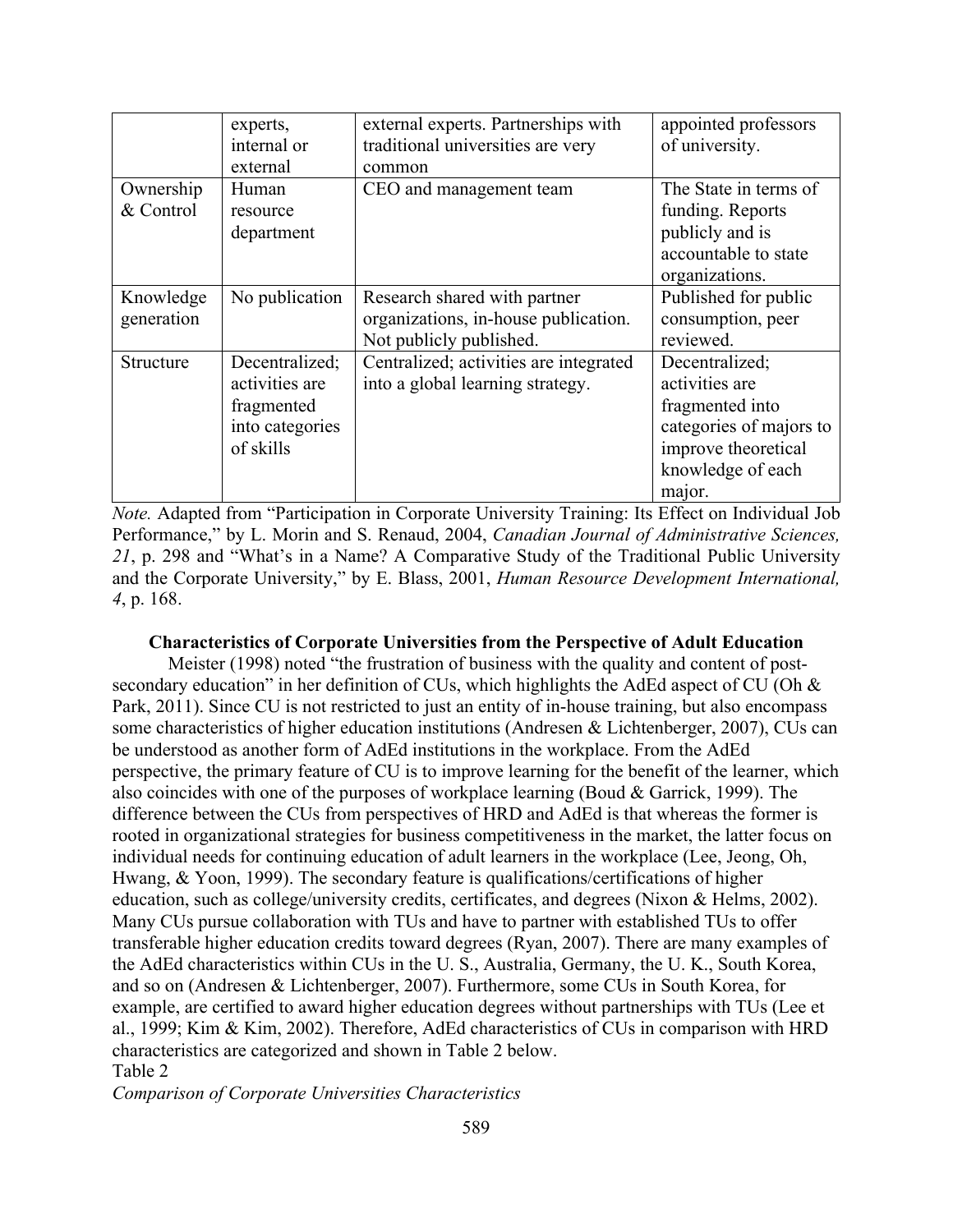| Categories       | <b>HRD</b> Perspective                 | <b>Adult Education Perspective</b>   |
|------------------|----------------------------------------|--------------------------------------|
| Fundamental      | Strategic HRD in-house training        | Adult Education institutions in the  |
| characteristic   | facilities                             | workplace                            |
| Key words in     | - 'In-house' training facilities       | Frustration of business with the     |
| Meister's (1998) | - Strategic umbrellas for educating    | quality and content of post-         |
| definition       |                                        | secondary education                  |
| Focus            | Organizational strategies for business | Individual needs for adult learning  |
|                  | competitiveness                        |                                      |
| Purpose          | Performance                            | Learning                             |
| Partnership/     | None                                   | <b>Traditional Universities</b>      |
| Collaboration    |                                        |                                      |
| Main feature(s)  | <b>Strategic HRD</b>                   | - Individuals' learning              |
|                  |                                        | - Qualifications/certifications of   |
|                  |                                        | higher education (e.g.,              |
|                  |                                        | curriculums, faculty, credits,       |
|                  |                                        | certificates, and degrees)           |
| <b>Functions</b> | - Organizational culture and change    | - Continuous learning                |
| / Roles          | - Knowledge management                 | - Higher education                   |
|                  | - Organizational learning / Learning   | - Workplace learning                 |
|                  | organization                           | - Learning organization              |
| Degrees          | None                                   | Available                            |
| awarded          |                                        | (Degrees awarded by partner TUs)     |
| Time             | Short and/or Long term                 | Long term                            |
| Levels of        | Organization level:                    | Individual level:                    |
| learning         | Establish systems to capture and       | Create continuous learning           |
| organization in  | share learning and empower people      | opportunities and promote inquiry    |
| Watkins &        | toward a collective vision             | and dialogue                         |
| Marsick's        |                                        |                                      |
| $(1992)$ model   |                                        |                                      |
| Purposes of      | Improving performance for the          | Improving learning for the benefit   |
| workplace        | benefit of the organization through    | of the learner through contributing  |
| learning in Boud | contributing to production,            | to knowledge, skills and capacity to |
| & Garrick's      | effectiveness, and innovation          | further their own learning           |
| (1999) model     |                                        |                                      |

## **Implications for the Development of Adult Education**

*Implications for Theory: The Partnership/Collaboration Model of Corporate Universities* Based on characteristics of CUs from the perspective of AdEd, the

partnership/collaboration model can be suggested as a balanced model of CUs. As shown in *Figure 1*, the CU partnership/collaboration model can be regarded as a solution to the dilemma regarding the credibility of programs and degrees. Therefore, the traditional CUs can be replaced by this model in the event that an organization chooses to pursue the balance between HRD and AdEd by partnering with TUs.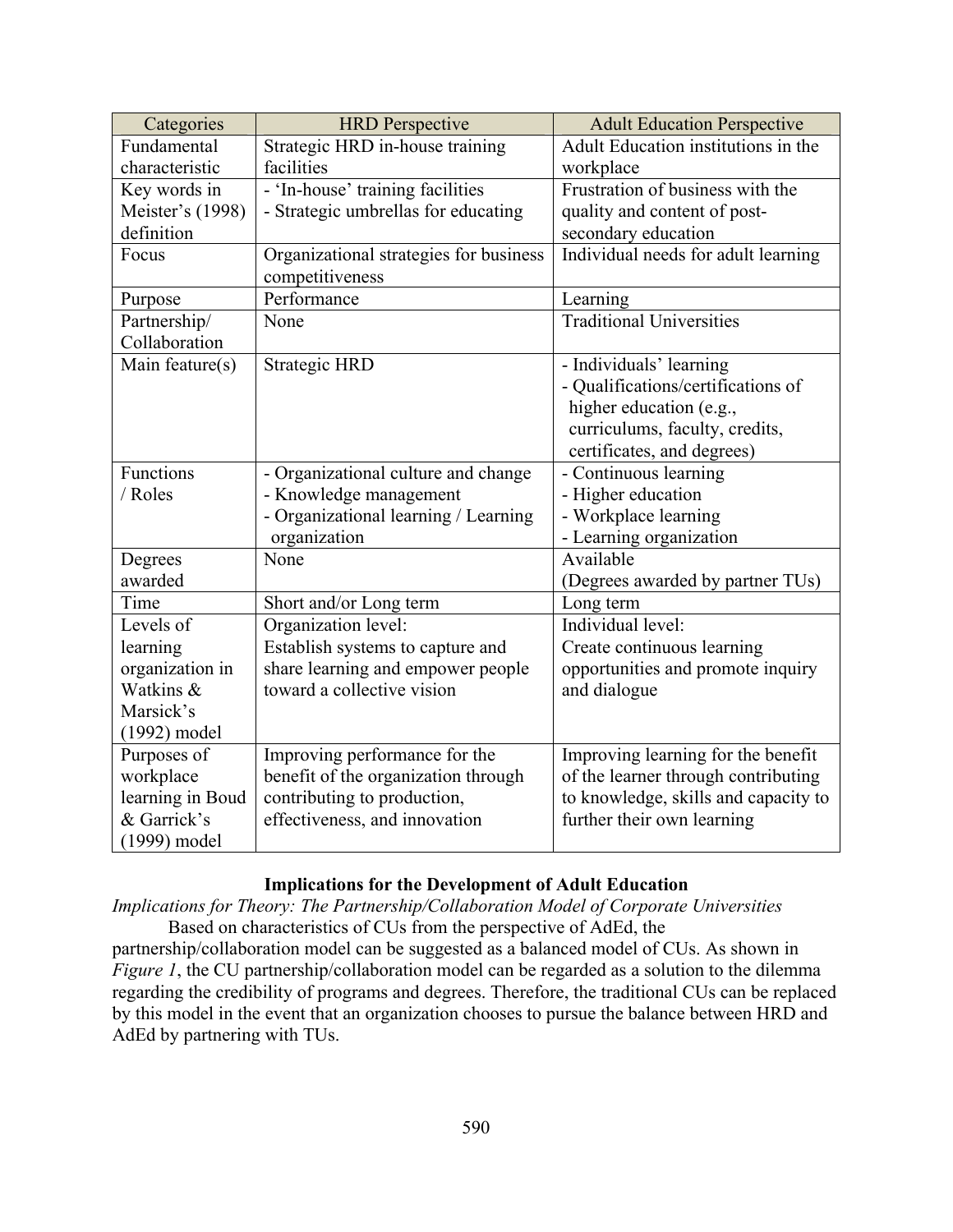

*Figure 1.* Partnership/Collaboration Model of Corporate University.

Peterson and Provo (2000) claimed that AdEd and HRD share some common goals related to improving individuals, as well as organizational development, namely team building, empowerment, action learning, motivation, and goal alignment. Also, Wiesenberg and Peterson (2004) suggested that the alliance between HRD and AdEd is important in facilitating workplace learning. Therefore, when CUs perform their roles as catalysts of workplace learning from the HRD perspective and effectively collaborate with AdEd, workplace learning in organizations will thrive. This relationship is represented in *Figure 1*, where the CU partnership/collaboration model is located within the field of workplace learning, overlapping area between AdEd and HRD.

#### *Implications for Practice: Nations' Roles in Supporting Corporate Universities*

For the development of AdEd practice, the nation should provide CUs engaged in partnerships/collaborations with TUs with appropriate national support. Some national policies and systems related to CU exist in several countries, such as South Korea and the U. K. (Blass, 2005). For example, some types of CUs in South Korea are supported by the government through administration and finance (Kim & Kim, 2002). Generally, however, national support for CUs for the development of AdEd remains insufficient and needs to be improved to secure the individuals' opportunities to learn in the workplace throughout their employment (Lee et al., 1999). In particular, allowing not only partner TUs but also CUs themselves to award degrees is recommended as a crucial qualification/certification of higher education, because it can be an effective method to enhance individual interests and motivation (Kim & Kim, 2002). Therefore, it is critically important for nations to promote the development of CUs in order to balance organizational business strategies, individual learning needs, and, furthermore, national political goals. Ultimately, through appropriate national support, CU partnership/collaboration model would contribute to the realization of participatory AdEd in the workplace by promoting industrial democracy through humanization of work and educational welfare through humanization of education.

#### **References**

- Andresen, M., & Lichtenberger, B. (2007). The corporate university landscape in Germany. *Journal of Workplace Learning, 19*, 109-123.
- Blass, E. (2001). What's in a name? A comparative study of the traditional public university and the corporate university. *Human Resource Development International, 4*, 153-172.
- Blass, E. (2005). The rise and rise of the corporate university. *Journal of European Industrial Training, 29*, 58-74.